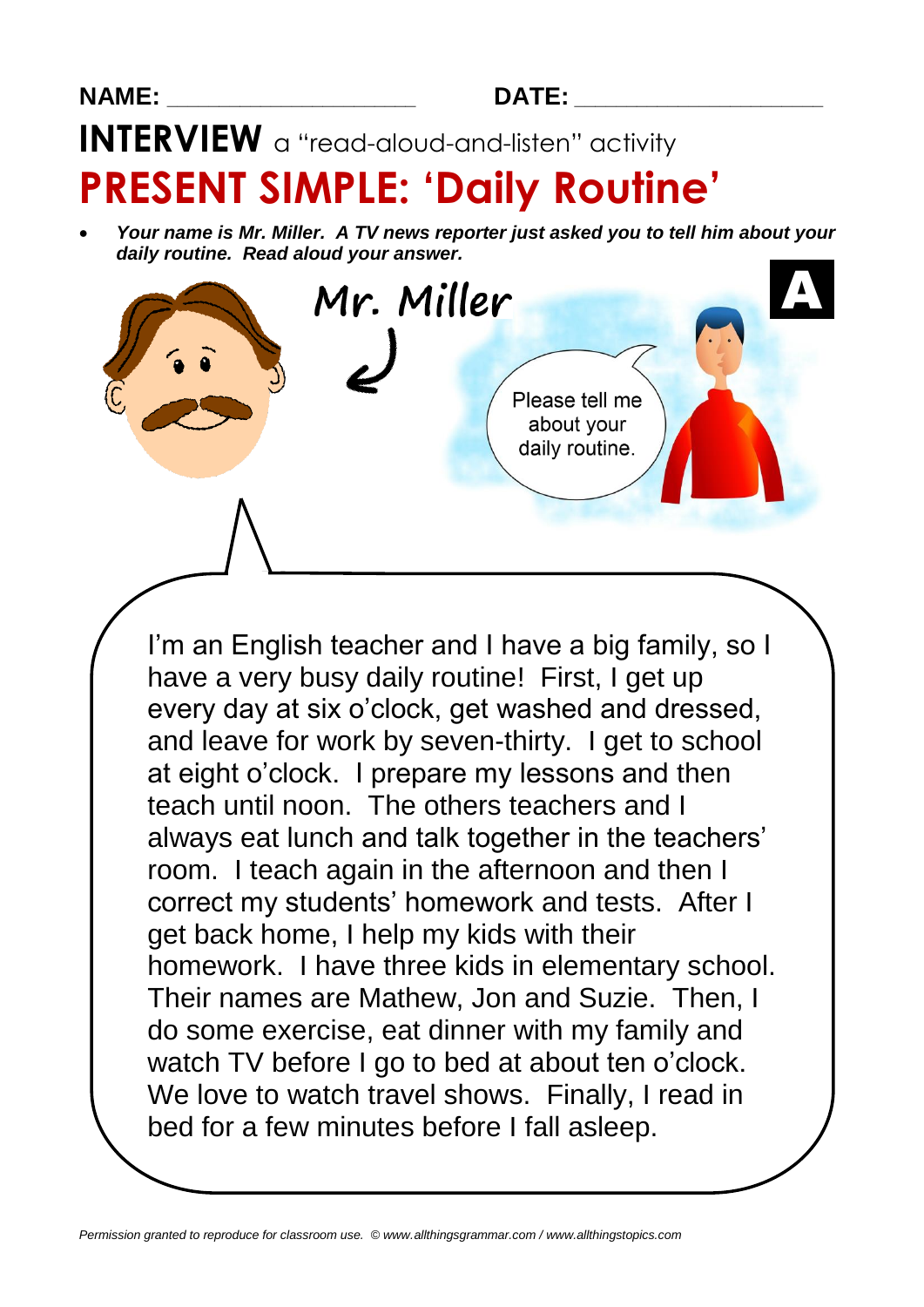## **INTERVIEW** a "read-aloud-and-listen" activity

# **PRESENT SIMPLE: 'Daily Routine'**

 *Your name is Ms. Lucy. A TV news reporter just asked you to tell him about your daily routine. Read aloud your answer.*



Well, I almost always get up very early, at about five-thirty. I get up early because I like to go jogging along the beach and watch the sun rise. Later, after breakfast, I go to work. I work in a bank near my home. I don't drive to work, I take a bus. It only takes about twenty minutes to get to work. After work, I like to go to my favorite bakery and buy some fresh bread. I get home between five o'clock and five-thirty. My husband Michael usually makes dinner because he loves to cook. In fact, he is a chef in a restaurant. His hobby is painting, and my hobby is growing flowers in our garden. We also have a pet dog called Wolfie. In the evenings we take Wolfie for a walk, and then get to bed by nine-thirty because we have to get up so early again the next morning.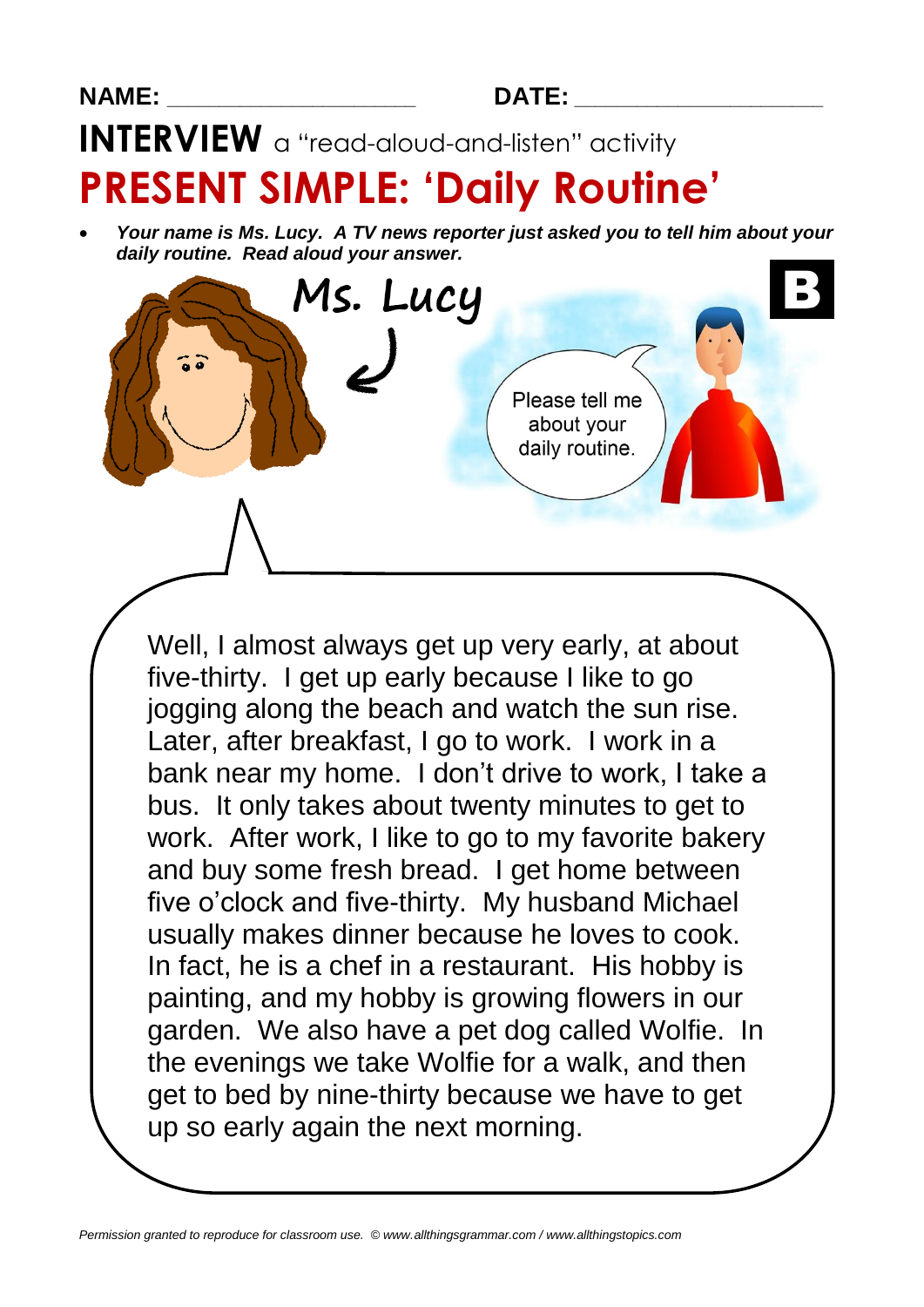| Name: Name                                                   | Name: __________                                         |
|--------------------------------------------------------------|----------------------------------------------------------|
| Listen and answer.<br>P.<br><b>INTERVIEW with Mr. Miller</b> | Listen and answer.<br><b>INTERVIEW with Ms. Lucy</b>     |
| 1. What job does Mr. Miller have?<br>Is he a busy person?    | 1. Why does Ms. Lucy get up very<br>early every morning? |
|                                                              | 2. Where does Ms. Lucy work?                             |
| 2. What time does Mr. Miller get up<br>every morning?        |                                                          |
| 3. Who does Mr. Miller have lunch                            | 3. How long does it take Ms. Lucy                        |
| with?                                                        | to get to work?                                          |
| 4. What does he do after he helps                            | 4. What is Ms. Lucy's hobby?                             |
| his kids with their homework?                                |                                                          |
|                                                              | 5. What does Ms. Lucy do in the                          |
| 5. What kinds of TV shows does he<br>love to watch?          | evenings?                                                |
|                                                              |                                                          |

*Permission granted to reproduce for classroom use. © www.allthingsgrammar.com / www.allthingstopics.com*